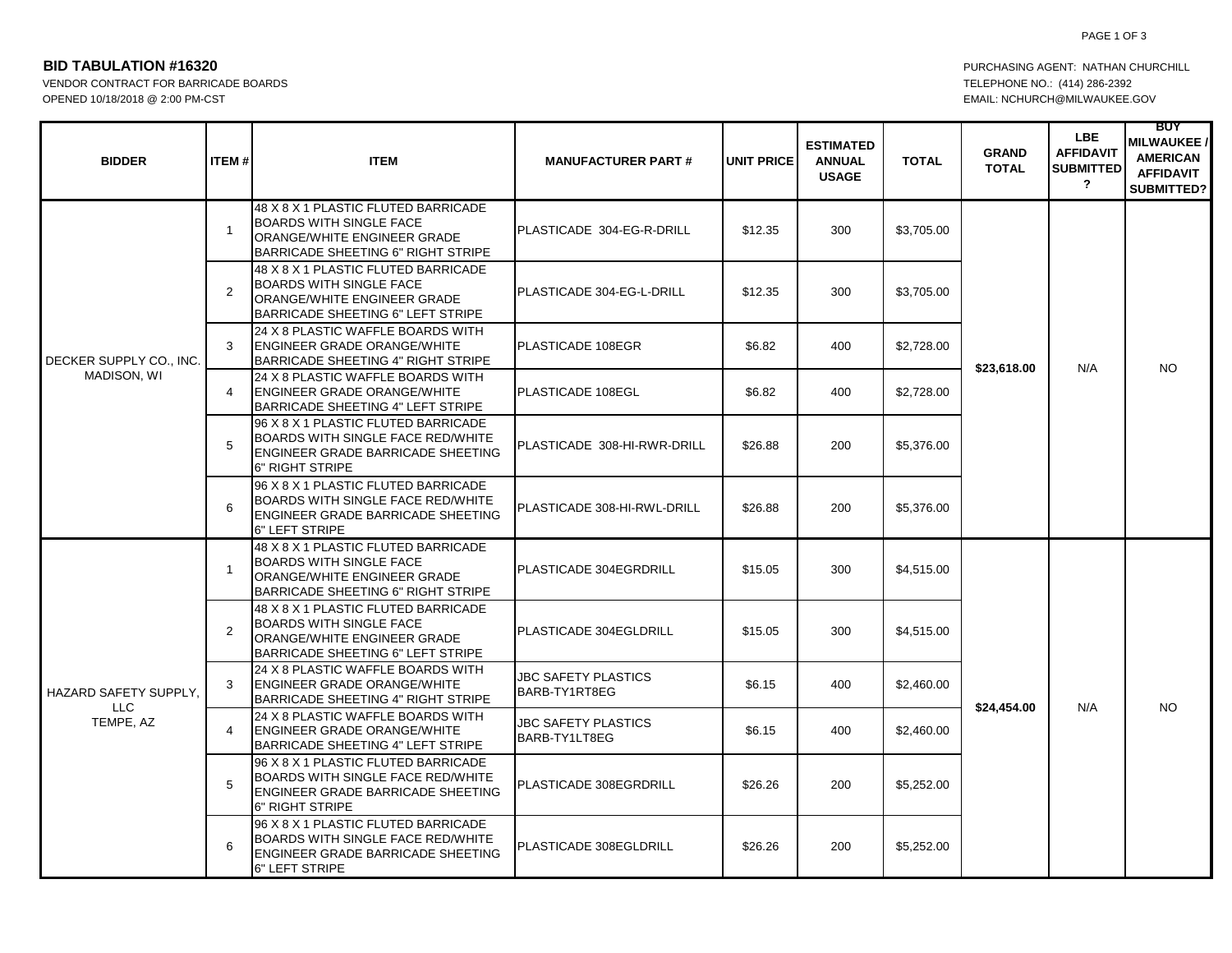## PAGE 2 OF 3

## **BID TABULATION #16320 PURCHASING AGENT: NATHAN CHURCHILL**

VENDOR CONTRACT FOR BARRICADE BOARDS TELEPHONE NO.: (414) 286-2392 OPENED 10/18/2018 @ 2:00 PM-CST EMAIL: NOT CONTROLLY AUKEE.GOV

| <b>LIGHTLE ENTERPRISES OF</b><br>OHIO, LLC<br>FRANKFORT, OH | $\mathbf{1}$   | 48 X 8 X 1 PLASTIC FLUTED BARRICADE<br><b>BOARDS WITH SINGLE FACE</b><br>ORANGE/WHITE ENGINEER GRADE<br><b>BARRICADE SHEETING 6" RIGHT STRIPE</b>       | CORTINA 97-01-0113-01R      | \$11.85 | 300 | \$3,555.00 | \$20,782.00 | N/A        | <b>NO</b>                              |
|-------------------------------------------------------------|----------------|---------------------------------------------------------------------------------------------------------------------------------------------------------|-----------------------------|---------|-----|------------|-------------|------------|----------------------------------------|
|                                                             | 2              | 48 X 8 X 1 PLASTIC FLUTED BARRICADE<br><b>BOARDS WITH SINGLE FACE</b><br>ORANGE/WHITE ENGINEER GRADE<br>BARRICADE SHEETING 6" LEFT STRIPE               | CORTINA 97-01-0113-01L      | \$11.85 | 300 | \$3,555.00 |             |            |                                        |
|                                                             | 3              | 24 X 8 PLASTIC WAFFLE BOARDS WITH<br><b>IENGINEER GRADE ORANGE/WHITE</b><br>BARRICADE SHEETING 4" RIGHT STRIPE                                          | CORTINA 03-10-009L          | \$5.34  | 400 | \$2,136.00 |             |            |                                        |
|                                                             | 4              | 24 X 8 PLASTIC WAFFLE BOARDS WITH<br><b>ENGINEER GRADE ORANGE/WHITE</b><br>BARRICADE SHEETING 4" LEFT STRIPE                                            | CORTINA 03-10-009R          | \$5.34  | 400 | \$2,136.00 |             |            |                                        |
|                                                             | 5              | 96 X 8 X 1 PLASTIC FLUTED BARRICADE<br><b>BOARDS WITH SINGLE FACE RED/WHITE</b><br><b>ENGINEER GRADE BARRICADE SHEETING</b><br>6" RIGHT STRIPE          | CORTINA 97-01-019-01R       | \$23.50 | 200 | \$4,700.00 |             |            |                                        |
|                                                             | 6              | 96 X 8 X 1 PLASTIC FLUTED BARRICADE<br><b>BOARDS WITH SINGLE FACE RED/WHITE</b><br><b>ENGINEER GRADE BARRICADE SHEETING</b><br>6" LEFT STRIPE           | CORTINA 97-01-019-01R       | \$23.50 | 200 | \$4,700.00 |             |            |                                        |
| <b>PRICE &amp; SONS</b><br>MILWAUKEE, WI                    | $\mathbf{1}$   | 48 X 8 X 1 PLASTIC FLUTED BARRICADE<br><b>BOARDS WITH SINGLE FACE</b><br>ORANGE/WHITE ENGINEER GRADE<br>BARRICADE SHEETING 6" RIGHT STRIPE              | PLASTICADE 304-EG-R-DRILL   | \$12.02 | 300 | \$3,606.00 | \$22,984.00 |            | YES-<br><b>AMERICAN</b><br><b>MADE</b> |
|                                                             | $\overline{2}$ | 48 X 8 X 1 PLASTIC FLUTED BARRICADE<br><b>BOARDS WITH SINGLE FACE</b><br><b>ORANGE/WHITE ENGINEER GRADE</b><br><b>BARRICADE SHEETING 6" LEFT STRIPE</b> | PLASTICADE 304-EG-L-DRILL   | \$12.02 | 300 | \$3,606.00 |             | <b>YES</b> |                                        |
|                                                             | 3              | 24 X 8 PLASTIC WAFFLE BOARDS WITH<br><b>ENGINEER GRADE ORANGE/WHITE</b><br><b>BARRICADE SHEETING 4" RIGHT STRIPE</b>                                    | PLASTICADE 108 E GR         | \$6.64  | 400 | \$2,656.00 |             |            |                                        |
|                                                             | 4              | 24 X 8 PLASTIC WAFFLE BOARDS WITH<br><b>ENGINEER GRADE ORANGE/WHITE</b><br>BARRICADE SHEETING 4" LEFT STRIPE                                            | IPLASTICADE 108 E GL        | \$6.64  | 400 | \$2,656.00 |             |            |                                        |
|                                                             | 5              | 96 X 8 X 1 PLASTIC FLUTED BARRICADE<br>BOARDS WITH SINGLE FACE RED/WHITE<br><b>ENGINEER GRADE BARRICADE SHEETING</b><br>6" RIGHT STRIPE                 | PLASTICADE 308-HI-RWR-DRILL | \$26.15 | 200 | \$5,230.00 |             |            |                                        |
|                                                             | 6              | 96 X 8 X 1 PLASTIC FLUTED BARRICADE<br><b>BOARDS WITH SINGLE FACE RED/WHITE</b><br><b>ENGINEER GRADE BARRICADE SHEETING</b><br>6" LEFT STRIPE           | PLASTICADE 308-HI-RWL-DRILL | \$26.15 | 200 | \$5,230.00 |             |            |                                        |